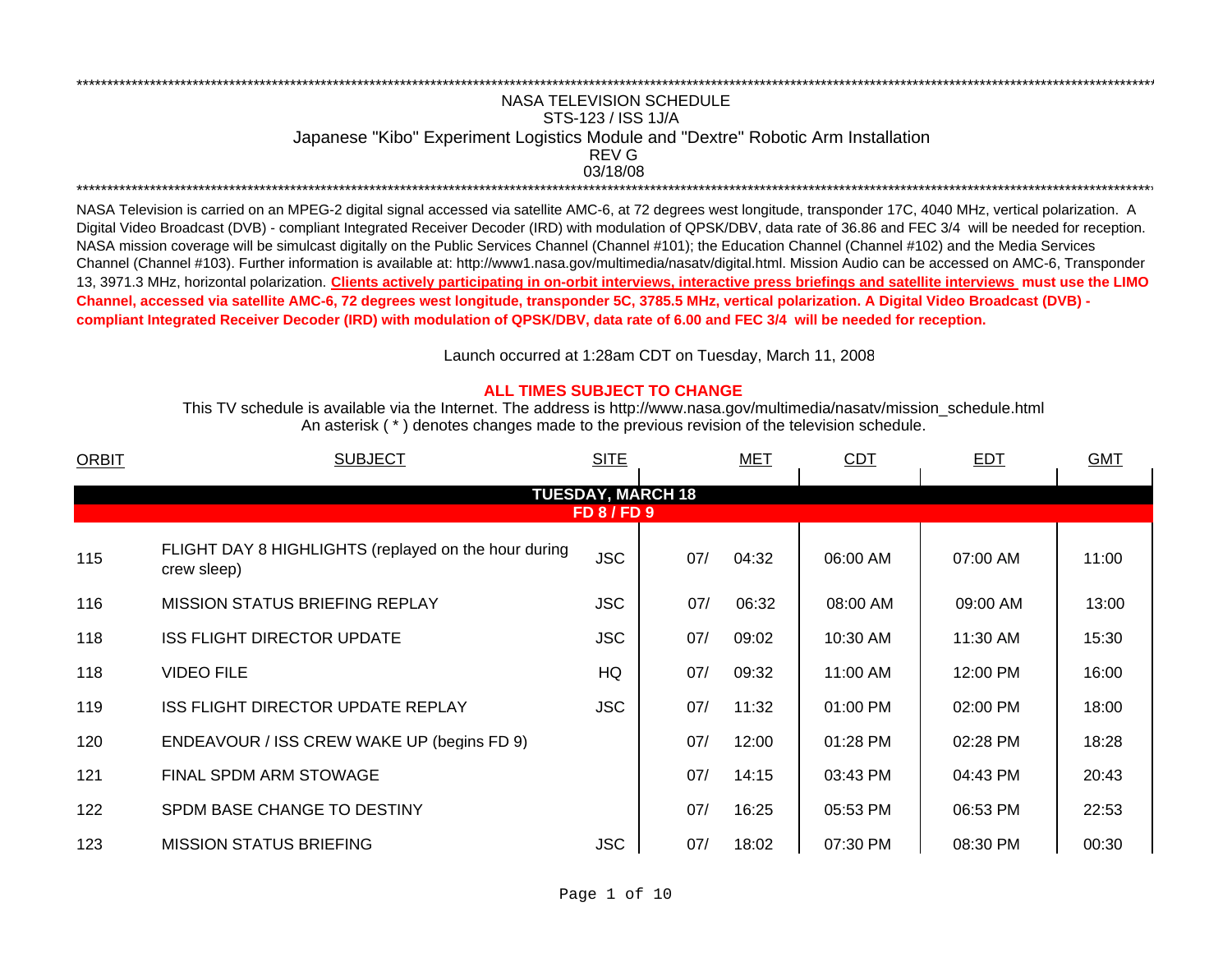| <b>ORBIT</b> | <b>SUBJECT</b>                                                              | <b>SITE</b>   |                            | <b>MET</b> | <b>CDT</b> | <b>EDT</b> | <b>GMT</b> |
|--------------|-----------------------------------------------------------------------------|---------------|----------------------------|------------|------------|------------|------------|
| 124          | <b>SSRMS GRAPPLE OF SLP</b>                                                 |               | 07/                        | 18:40      | 08:08 PM   | 09:08 PM   | 01:08      |
| 124          | SLP BERTH IN ENDEAVOUR PAYLOAD BAY                                          |               | 07/                        | 19:40      | 09:08 PM   | 10:08 PM   | 02:08      |
| 126          | <b>CREW OFF DUTY PERIOD BEGINS</b>                                          |               | 07/                        | 22:00      | 11:28 PM   | 12:28 AM   | 04:28      |
|              |                                                                             | FD 9 / FD 10  | <b>WEDNESDAY, MARCH 19</b> |            |            |            |            |
|              |                                                                             |               |                            |            |            |            |            |
| 127          | SPDM ACTIVATED ON DESTINY GRAPPLE FIXTURE                                   |               | 07/                        | 22:45      | 12:13 AM   | 01:13 AM   | 05:13      |
| 129          | <b>ISS CREW SLEEP BEGINS</b>                                                |               | 08/                        | 02:30      | 03:58 AM   | 04:58 AM   | 08:58      |
| 129          | <b>ENDEAVOUR CREW SLEEP BEGINS</b>                                          |               | 08/                        | 03:00      | 04:28 AM   | 05:28 AM   | 09:28      |
| 130          | FLIGHT DAY 9 HIGHLIGHTS (replayed on the hour during<br>crew sleep)         | <b>JSC</b>    | 08/                        | 03:32      | 05:00 AM   | 06:00 AM   | 10:00      |
| 132          | MISSION STATUS BRIEFING REPLAY                                              | <b>JSC</b>    | 08/                        | 06:32      | 08:00 AM   | 09:00 AM   | 13:00      |
| 133          | <b>ISS FLIGHT DIRECTOR UPDATE</b>                                           | <b>JSC</b>    | 08/                        | 09:02      | 10:30 AM   | 11:30 AM   | 15:30      |
| 134          | <b>VIDEO FILE</b>                                                           | HQ            | 08/                        | 09:32      | 11:00 AM   | 12:00 PM   | 16:00      |
| 134          | ISS FLIGHT DIRECTOR UPDATE REPLAY                                           | <b>JSC</b>    | 08/                        | 10:32      | 12:00 PM   | 01:00 PM   | 17:00      |
| 135          | ENDEAVOUR / ISS CREW WAKE UP (begins FD 10)                                 |               | 08/                        | 11:00      | 12:28 PM   | 01:28 PM   | 17:28      |
| 136          | <b>CREW OFF DUTY PERIOD BEGINS</b>                                          |               | 08/                        | 12:30      | 01:58 PM   | 02:58 PM   | 18:58      |
| 138          | <b>JAXA VIP EVENT</b>                                                       | <b>ISS KU</b> | 08/                        | 16:40      | 06:08 PM   | 07:08 PM   | 23:08      |
| 139          | JAXA VIP EVENT REPLAY WITH ENGLISH<br><b>INTERPRETATION</b>                 | <b>JSC</b>    | 08/                        | 17:32      | 07:00 PM   | 08:00 PM   | 00:00      |
| 140          | CBS NEWS / NBC NEWS / WMUR-TV, Manchester NH<br><b>IN-FLIGHT INTERVIEWS</b> | <b>ISS KU</b> | 08/                        | 18:30      | 07:58 PM   | 08:58 PM   | 00:58      |
| 141          | <b>MISSION STATUS BRIEFING</b>                                              | <b>JSC</b>    | 08/                        | 20:32      | 10:00 PM   | 11:00 PM   | 03:00      |
| 141          | EVA #4 TRAD PREPARATIONS BEGIN                                              |               | 08/                        | 20:45      | 10:13 PM   | 11:13 PM   | 03:13      |
|              |                                                                             |               |                            |            |            |            |            |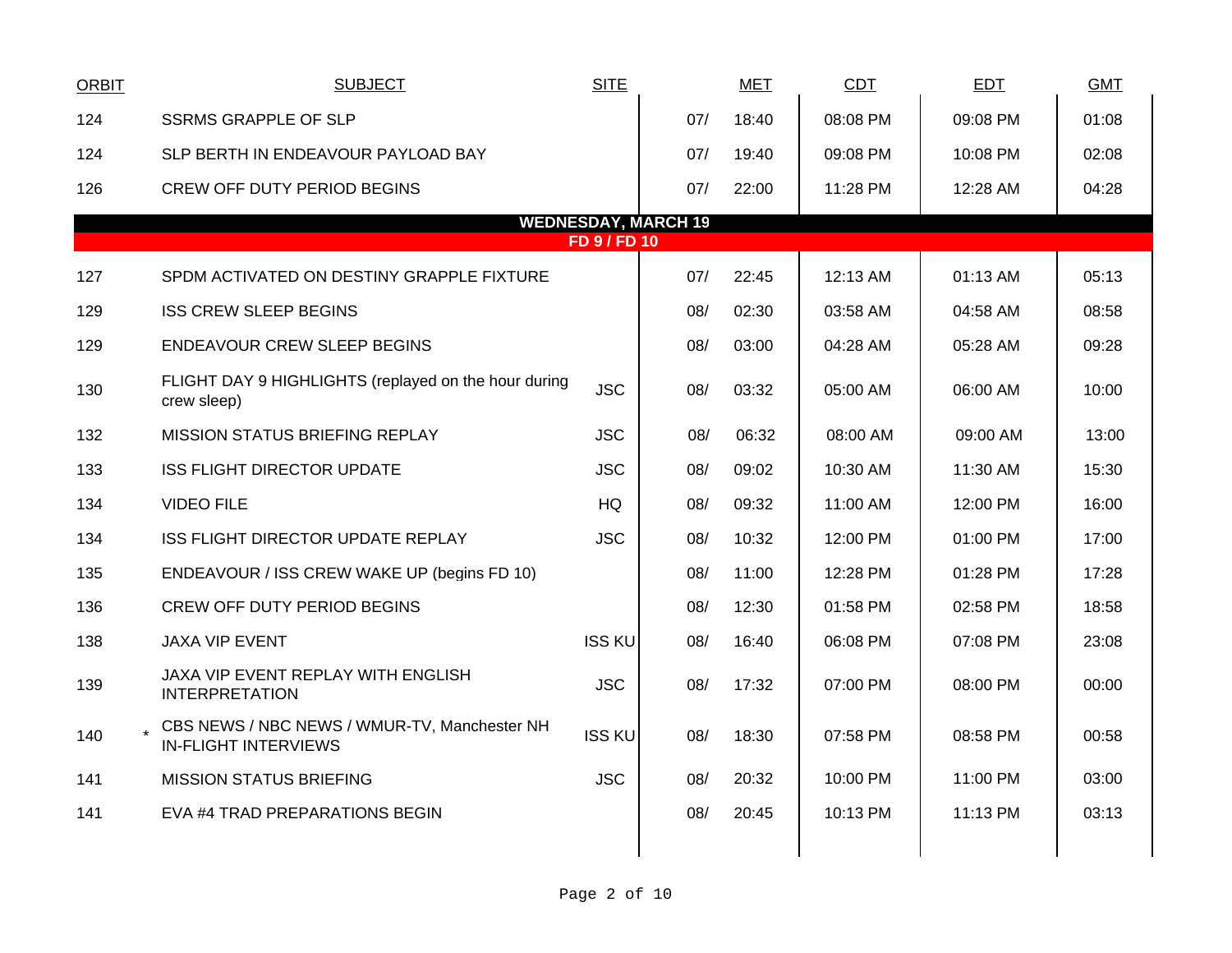| <b>ORBIT</b> | <b>SUBJECT</b>                                                       | <b>SITE</b>             |                           | <b>MET</b> | <b>CDT</b> | <b>EDT</b> | <b>GMT</b> |  |
|--------------|----------------------------------------------------------------------|-------------------------|---------------------------|------------|------------|------------|------------|--|
|              |                                                                      | FD 10 / FD 11           | <b>THURSDAY, MARCH 20</b> |            |            |            |            |  |
| 143          | EVA #4 PROCEDURE REVIEW                                              |                         | 08/                       | 23:00      | 12:28 AM   | 01:28 AM   | 05:28      |  |
| 144          | BEHNKEN & FOREMAN EVA #4 CAMPOUT BEGINS                              |                         | 09/                       | 01:15      | 02:43 AM   | 03:43 AM   | 07:43      |  |
| 145          | <b>ISS CREW SLEEP BEGINS</b>                                         |                         | 09/                       | 02:30      | 03:58 AM   | 04:58 AM   | 08:58      |  |
| 145          | <b>ENDEAVOUR CREW SLEEP BEGINS</b>                                   |                         | 09/                       | 03:00      | 04:28 AM   | 05:28 AM   | 09:28      |  |
| 145          | FLIGHT DAY 10 HIGHLIGHTS (replayed on the hour during<br>crew sleep) | <b>JSC</b>              | 09/                       | 03:32      | 05:00 AM   | 06:00 AM   | 10:00      |  |
| 147          | <b>MISSION STATUS BRIEFING REPLAY</b>                                | <b>JSC</b>              | 09/                       | 06:32      | 08:00 AM   | 09:00 AM   | 13:00      |  |
| 148          | <b>ISS FLIGHT DIRECTOR UPDATE</b>                                    | <b>JSC</b>              | 09/                       | 08:02      | 09:30 AM   | 10:30 AM   | 14:30      |  |
| 149          | <b>VIDEO FILE</b>                                                    | HQ                      | 09/                       | 09:32      | 11:00 AM   | 12:00 PM   | 16:00      |  |
| 150          | ISS FLIGHT DIRECTOR UPDATE REPLAY                                    | <b>JSC</b>              | 09/                       | 10:32      | 12:00 PM   | 01:00 PM   | 17:00      |  |
| 150          | ENDEAVOUR / ISS CREW WAKE UP (begins FD 11)                          |                         | 09/                       | 11:00      | 12:28 PM   | 01:28 PM   | 17:28      |  |
| 151          | EVA #4 PREPARATIONS RESUME                                           |                         | 09/                       | 11:45      | 01:13 PM   | 02:13 PM   | 18:13      |  |
| 154          | EVA #4 BEGINS                                                        |                         | 09/                       | 16:00      | 05:28 PM   | 06:28 PM   | 22:28      |  |
| 154          | RPCM REMOVAL AND REPLACEMENT                                         |                         | 09/                       | 16:30      | 05:58 PM   | 06:58 PM   | 22:58      |  |
| 154          | <b>TRAD DTO WORKSITE SETUP</b>                                       |                         | 09/                       | 17:00      | 06:28 PM   | 07:28 PM   | 23:28      |  |
| 155          | <b>TRAD DTO BEGINS</b>                                               |                         | 09/                       | 18:20      | 07:48 PM   | 08:48 PM   | 00:48      |  |
| 158          | EVA #4 ENDS                                                          |                         | 09/                       | 22:30      | 11:58 PM   | 12:58 AM   | 04:58      |  |
|              |                                                                      | <b>FRIDAY, MARCH 21</b> |                           |            |            |            |            |  |
|              |                                                                      | FD 11 / FD 12           |                           |            |            |            |            |  |
| 159          | SSRMS WALKOFF FROM HARMONY TO MBS                                    |                         | 09/                       | 23:55      | 01:23 AM   | 02:23 AM   | 06:23      |  |
| 159          | <b>MISSION STATUS BRIEFING</b>                                       | <b>JSC</b>              | 10/                       | 00:32      | 02:00 AM   | 03:00 AM   | 07:00      |  |
| 161          | <b>ISS CREW SLEEP BEGINS</b>                                         |                         | 10/                       | 02:30      | 03:58 AM   | 04:58 AM   | 08:58      |  |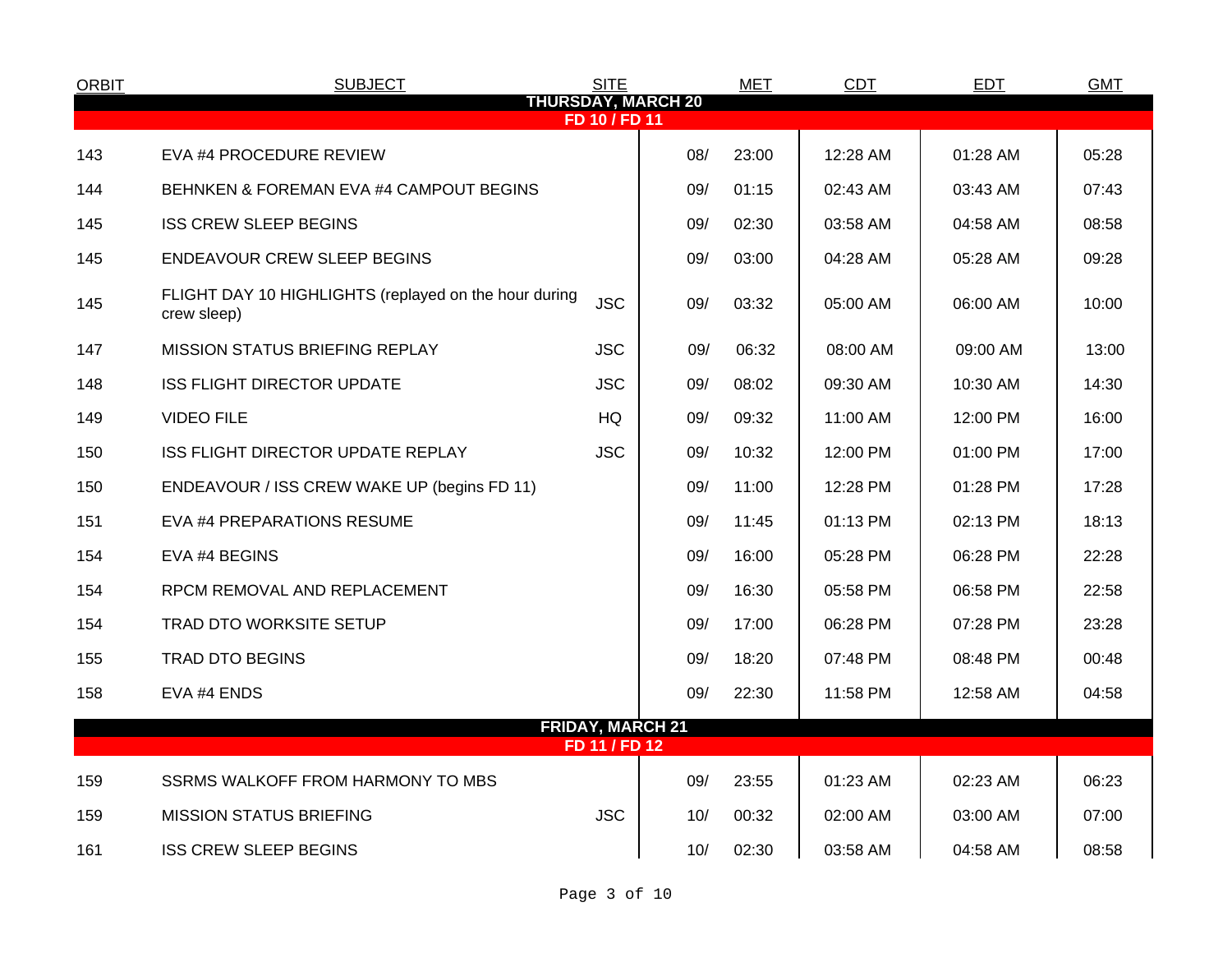| <b>ORBIT</b> | <b>SUBJECT</b>                                                            | <b>SITE</b>   |                           | <b>MET</b> | CDT      | <b>EDT</b> | <b>GMT</b> |
|--------------|---------------------------------------------------------------------------|---------------|---------------------------|------------|----------|------------|------------|
| 161          | <b>ENDEAVOUR CREW SLEEP BEGINS</b>                                        |               | 10/                       | 03:00      | 04:28 AM | 05:28 AM   | 09:28      |
| 161          | FLIGHT DAY 11 HIGHLIGHTS (replayed on the hour during<br>crew sleep)      | <b>JSC</b>    | 10/                       | 03:32      | 05:00 AM | 06:00 AM   | 10:00      |
| 163          | <b>MISSION STATUS BRIEFING REPLAY</b>                                     | <b>JSC</b>    | 10/                       | 06:32      | 08:00 AM | 09:00 AM   | 13:00      |
| 164          | <b>ISS FLIGHT DIRECTOR UPDATE</b>                                         | <b>JSC</b>    | 10/                       | 08:02      | 09:30 AM | 10:30 AM   | 14:30      |
| 165          | <b>VIDEO FILE</b>                                                         | HQ            | 10/                       | 09:32      | 11:00 AM | 12:00 PM   | 16:00      |
| 166          | <b>ISS FLIGHT DIRECTOR UPDATE REPLAY</b>                                  | <b>JSC</b>    | 10/                       | 10:32      | 12:00 PM | 01:00 PM   | 17:00      |
| 166          | ENDEAVOUR / ISS CREW WAKE UP (begins FD 12)                               |               | 10/                       | 11:00      | 12:28 PM | 01:28 PM   | 17:28      |
| 168          | RMS/OBSS LATE INSPECTION OF ENDEAVOUR<br>THERMAL PROTECTION SYSTEM BEGINS |               | 10/                       | 13:35      | 03:03 PM | 04:03 PM   | 20:03      |
| 169          | <b>EXPRESS 3 RACK TRANSFER</b>                                            |               | 10/                       | 14:55      | 04:23 PM | 05:23 PM   | 21:23      |
| 170          | OBSS KEEP ALIVE EQUIPMENT ASSEMBLY                                        |               | 10/                       | 17:15      | 06:43 PM | 07:43 PM   | 23:43      |
| 172          | <b>MISSION STATUS BRIEFING</b>                                            | <b>JSC</b>    | 10/                       | 20:32      | 10:00 PM | 11:00 PM   | 03:00      |
| 174          | EVA #5 PROCEDURE REVIEW                                                   |               | 10/                       | 22:30      | 11:58 PM | 12:58 AM   | 04:58      |
|              |                                                                           | FD 12 / FD 13 | <b>SATURDAY, MARCH 22</b> |            |          |            |            |
| 174          | MOBILE TRANSPORTER MOVES TO WORKSITE 6                                    |               | 10/                       | 23:30      | 12:58 AM | 01:58 AM   | 05:58      |
| 175          | BEHNKEN & FOREMAN EVA #5 CAMPOUT BEGINS                                   |               | 11/                       | 00:15      | 01:43 AM | 02:43 AM   | 06:43      |
| 176          | <b>ISS CREW SLEEP BEGINS</b>                                              |               | 11/                       | 01:30      | 02:58 AM | 03:58 AM   | 07:58      |
| 176          | <b>ENDEAVOUR CREW SLEEP BEGINS</b>                                        |               | 11/                       | 02:00      | 03:28 AM | 04:28 AM   | 08:28      |
| 176          | FLIGHT DAY 12 HIGHLIGHTS (replayed on the hour during<br>crew sleep)      | <b>JSC</b>    | 11/                       | 02:32      | 04:00 AM | 05:00 AM   | 09:00      |
| 178          | <b>MISSION STATUS BRIEFING REPLAY</b>                                     | <b>JSC</b>    | 11/                       | 05:32      | 07:00 AM | 08:00 AM   | 12:00      |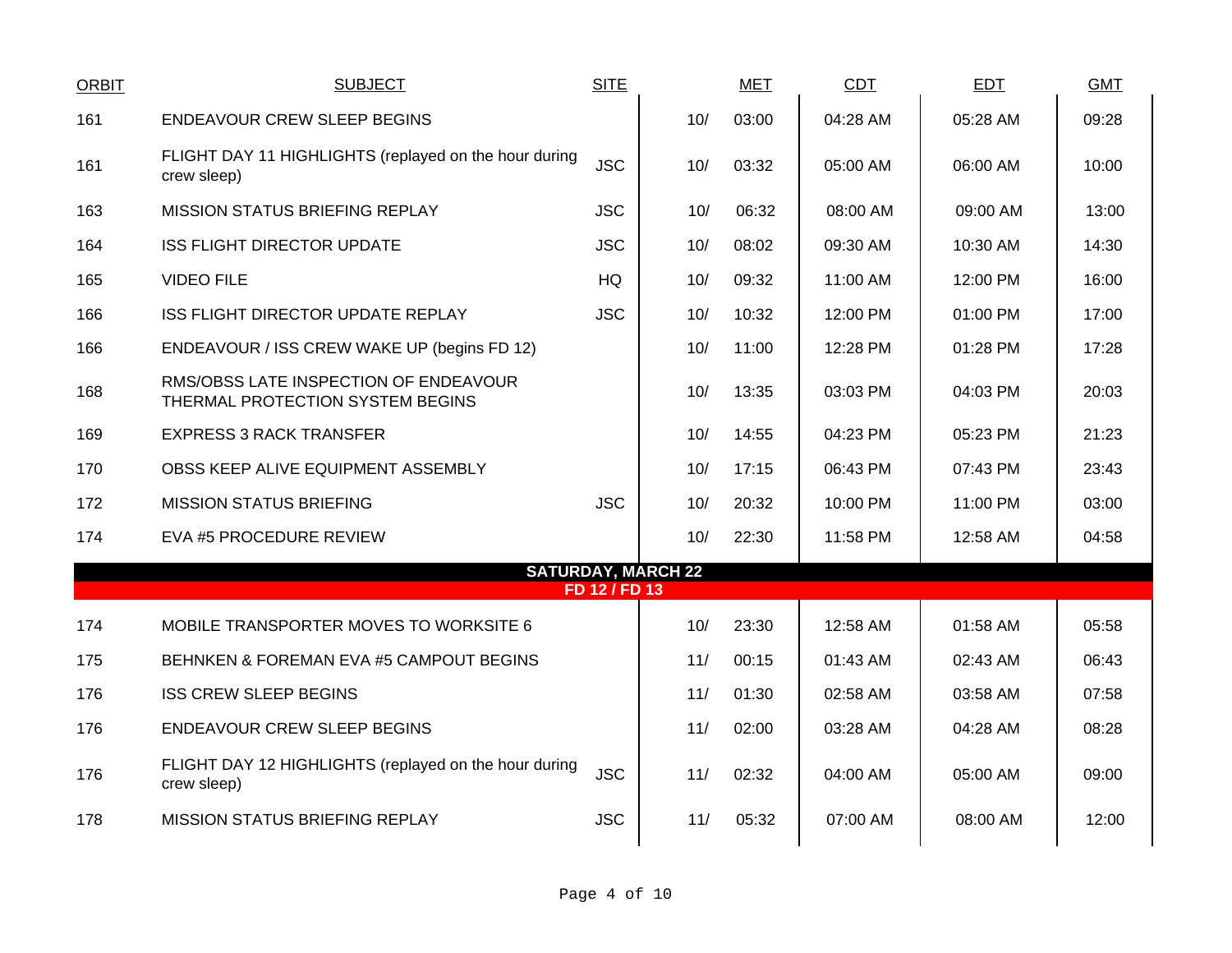| <b>ORBIT</b><br>179 | <b>SUBJECT</b><br><b>ISS FLIGHT DIRECTOR UPDATE</b>                                                               | <b>SITE</b><br><b>JSC</b> | 11/                     | <b>MET</b><br>07:02 | CDT<br>08:30 AM | <b>EDT</b><br>09:30 AM | <b>GMT</b><br>13:30 |
|---------------------|-------------------------------------------------------------------------------------------------------------------|---------------------------|-------------------------|---------------------|-----------------|------------------------|---------------------|
| 181                 | <b>ISS FLIGHT DIRECTOR UPDATE REPLAY</b>                                                                          | <b>JSC</b>                | 11/                     | 09:02               | 10:30 AM        | 11:30 AM               | 15:30               |
| 181                 | ENDEAVOUR / ISS CREW WAKE UP (begins FD 13)                                                                       |                           | 11/                     | 10:00               | 11:28 AM        | 12:28 PM               | 16:28               |
| 182                 | EVA #5 PREPARATIONS RESUME                                                                                        |                           | 11/                     | 10:40               | 12:08 PM        | 01:08 PM               | 17:08               |
| 185                 | EVA #5 BEGINS                                                                                                     |                           | 11/                     | 14:55               | 04:23 PM        | 05:23 PM               | 21:23               |
| 185                 | <b>SSRMS GRAPPLE OBSS</b>                                                                                         |                           | 11/                     | 15:05               | 04:33 PM        | 05:33 PM               | 21:33               |
| 185                 | OBSS KAU ASSEMBLY BEGINS                                                                                          |                           | 11/                     | 15:40               | 05:08 PM        | 06:08 PM               | 22:08               |
| 185                 | OBSS HANDOFF TO EVA CREWMEMBERS                                                                                   |                           | 11/                     | 15:50               | 05:18 PM        | 06:18 PM               | 22:18               |
| 186                 | OBSS STOWAGE ON S1 TRUSS                                                                                          |                           | 11/                     | 17:15               | 06:43 PM        | 07:43 PM               | 23:43               |
| 187                 | TRUNDLE BEARING ASSEMBLY #5 INSTALLED IN<br>STARBOARD SARJ                                                        |                           | 11/                     | 18:30               | 07:58 PM        | 08:58 PM               | 00:58               |
| 188                 | JLP TRUNNION COVER INSTALLATION/HARMONY<br>PORT AND NADIR COMMON BERTHING MECHANISM<br><b>LAUNCH LOCK RELEASE</b> |                           | 11/                     | 19:45               | 09:13 PM        | 10:13 PM               | 02:13               |
| 189                 | EVA #5 ENDS                                                                                                       |                           | 11/                     | 21:25               | 10:53 PM        | 11:53 PM               | 03:53               |
|                     |                                                                                                                   |                           | <b>SUNDAY, MARCH 23</b> |                     |                 |                        |                     |
|                     |                                                                                                                   | FD 13 / FD 14             |                         |                     |                 |                        |                     |
| 190                 | <b>MISSION STATUS BRIEFING</b>                                                                                    | <b>JSC</b>                | 11/                     | 23:02               | 12:30 AM        | 01:30 AM               | 05:30               |
| 192                 | <b>ISS CREW SLEEP BEGINS</b>                                                                                      |                           | 12/                     | 01:30               | 02:58 AM        | 03:58 AM               | 07:58               |
| 192                 | ENDEAVOUR CREW SLEEP BEGINS                                                                                       |                           | 12/                     | 02:00               | 03:28 AM        | 04:28 AM               | 08:28               |
| 192                 | FLIGHT DAY 13 HIGHLIGHTS (replayed on the hour during<br>crew sleep)                                              | <b>JSC</b>                | 12/                     | 02:32               | 04:00 AM        | 05:00 AM               | 09:00               |
| 194                 | MISSION STATUS BRIEFING REPLAY                                                                                    | <b>JSC</b>                | 12/                     | 05:32               | 07:00 AM        | 08:00 AM               | 12:00               |
| 195                 | <b>ISS FLIGHT DIRECTOR UPDATE</b>                                                                                 | <b>JSC</b>                | 12/                     | 07:02               | 08:30 AM        | 09:30 AM               | 13:30               |
| 196                 | ISS FLIGHT DIRECTOR UPDATE REPLAY                                                                                 | <b>JSC</b>                | 12/                     | 09:02               | 10:30 AM        | 11:30 AM               | 15:30               |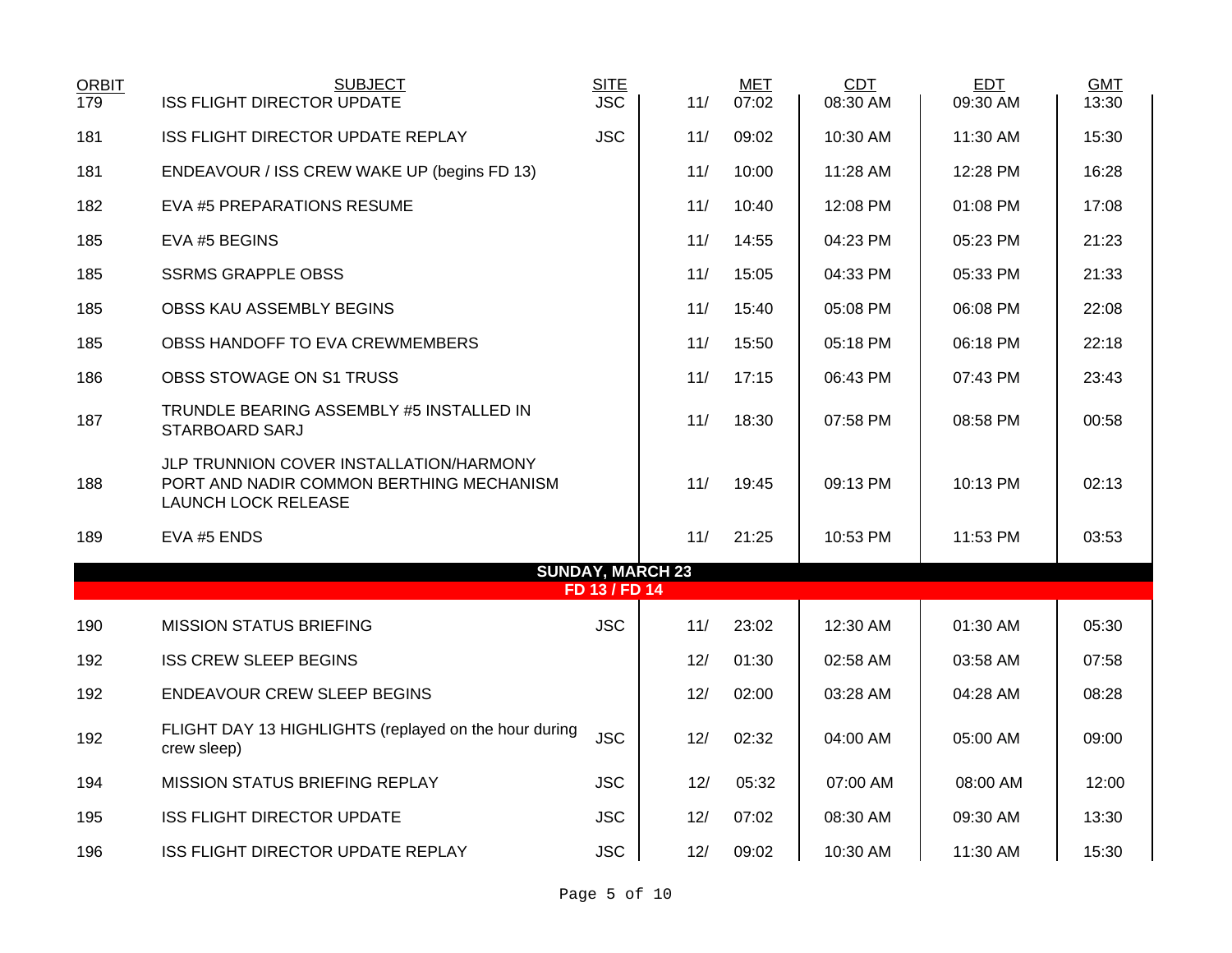| <b>ORBIT</b> | <b>SUBJECT</b>                                                       | <b>SITE</b>   |                         | <b>MET</b> | <b>CDT</b> | <b>EDT</b> | <b>GMT</b> |
|--------------|----------------------------------------------------------------------|---------------|-------------------------|------------|------------|------------|------------|
| 197          | ENDEAVOUR / ISS CREW WAKE UP (begins FD 14)                          |               | 12/                     | 10:00      | 11:28 AM   | 12:28 PM   | 16:28      |
| 198          | CREW OFF DUTY PERIOD BEGINS                                          |               | 12/                     | 11:30      | 12:58 PM   | 01:58 PM   | 17:58      |
| 201          | <b>MISSION STATUS BRIEFING</b>                                       | <b>JSC</b>    | 12/                     | 16:02      | 05:30 PM   | 06:30 PM   | 22:30      |
| 203          | <b>ENDEAVOUR / ISS FINAL TRANSFERS</b>                               |               | 12/                     | 19:10      | 08:38 PM   | 09:38 PM   | 01:38      |
| 204          | RENDEZVOUS TOOLS CHECKOUT                                            |               | 12/                     | 20:20      | 09:48 PM   | 10:48 PM   | 02:48      |
| 205          | JOINT CREW NEWS CONFERENCE                                           | <b>ISS KU</b> | 12/                     | 21:50      | 11:18 PM   | 12:18 AM   | 04:18      |
|              |                                                                      | FD 14 / FD 15 | <b>MONDAY, MARCH 24</b> |            |            |            |            |
|              |                                                                      |               |                         |            |            |            |            |
| 206          | <b>RIGEX ACTIVATION</b>                                              |               | 12/                     | 23:15      | 12:43 AM   | 01:43 AM   | 05:43      |
| 206          | TRANSLATED REPLAY OF JOINT CREW NEWS<br><b>CONFERENCE</b>            | <b>JSC</b>    | 12/                     | 23:32      | 01:00 AM   | 02:00 AM   | 06:00      |
| 207          | <b>ISS CREW SLEEP BEGINS</b>                                         |               | 13/                     | 01:00      | 02:28 AM   | 03:28 AM   | 07:28      |
| 207          | <b>ENDEAVOUR CREW SLEEP BEGINS</b>                                   |               | 13/                     | 01:30      | 02:58 AM   | 03:58 AM   | 07:58      |
| 207          | FLIGHT DAY 14 HIGHLIGHTS (replayed on the hour during<br>crew sleep) | <b>JSC</b>    | 13/                     | 01:32      | 03:00 AM   | 04:00 AM   | 08:00      |
| 210          | MISSION STATUS BRIEFING REPLAY                                       | <b>JSC</b>    | 13/                     | 05:32      | 07:00 AM   | 08:00 AM   | 12:00      |
| 211          | <b>ISS FLIGHT DIRECTOR UPDATE</b>                                    | <b>JSC</b>    | 13/                     | 07:02      | 08:30 AM   | 09:30 AM   | 13:30      |
| 212          | <b>VIDEO FILE</b>                                                    | <b>HQ</b>     | 13/                     | 08:32      | 10:00 AM   | 11:00 AM   | 15:00      |
| 212          | ISS FLIGHT DIRECTOR UPDATE REPLAY                                    | <b>JSC</b>    | 13/                     | 09:02      | 10:30 AM   | 11:30 AM   | 15:30      |
| 213          | ENDEAVOUR / ISS CREW WAKE UP (begins FD 15)                          |               | 13/                     | 09:30      | 10:58 AM   | 11:58 AM   | 15:58      |
| 214          | RIGEX DEACTIVATION                                                   |               | 13/                     | 11:00      | 12:28 PM   | 01:28 PM   | 17:28      |
| 215          | POST MMT BRIEFING                                                    | <b>JSC</b>    | 13/                     | 13:02      | 02:30 PM   | 03:30 PM   | 19:30      |
| 216          | ENDEAVOUR / ISS FAREWELLS AND HATCH CLOSURE                          |               | 13/                     | 14:30      | 03:58 PM   | 04:58 PM   | 20:58      |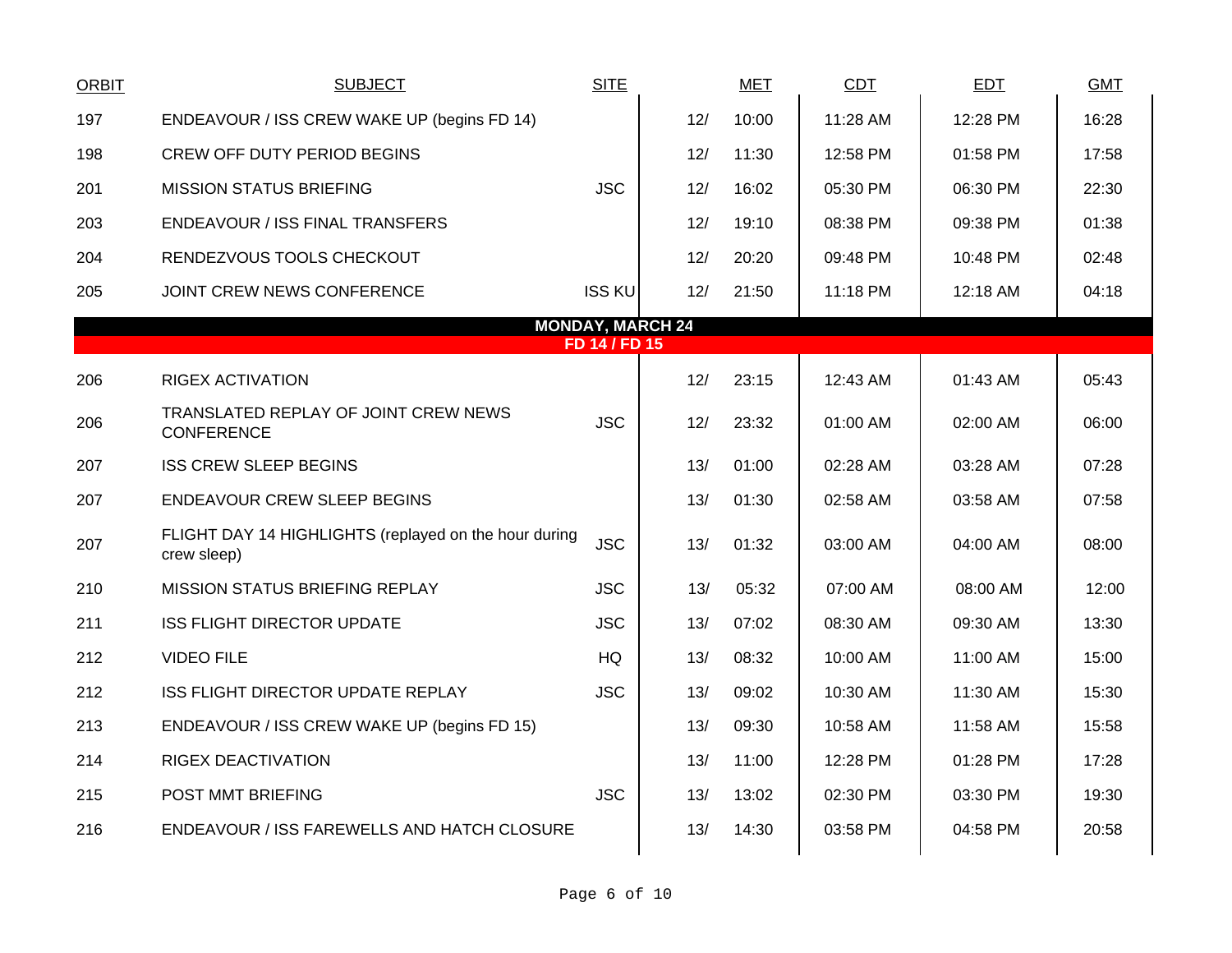| <b>ORBIT</b><br>217                       | <b>SUBJECT</b><br><b>CENTERLINE CAMERA MOUNT</b>                     | <b>SITE</b> | 13/ | <b>MET</b><br>16:00 | <b>CDT</b><br>05:28 PM | <b>EDT</b><br>06:28 PM | <b>GMT</b><br>22:28 |  |  |
|-------------------------------------------|----------------------------------------------------------------------|-------------|-----|---------------------|------------------------|------------------------|---------------------|--|--|
| 218                                       | ENDEAVOUR/ISS UNDOCKING (may not be televised                        |             | 13/ | 17:26               | 06:54 PM               | 07:54 PM               | 23:54               |  |  |
| 218                                       | ISS FLYAROUND (may not be televised live)                            |             | 13/ | 17:51               | 07:19 PM               | 08:19 PM               | 00:19               |  |  |
| 219                                       | <b>FINAL SEPARATION FROM ISS</b>                                     |             | 13/ | 19:09               | 08:37 PM               | 09:37 PM               | 01:37               |  |  |
| 220                                       | <b>MISSION STATUS BRIEFING</b>                                       | <b>JSC</b>  | 13/ | 20:32               | 10:00 PM               | 11:00 PM               | 03:00               |  |  |
| 220                                       | VTR PLAYBACK OF UNDOCKING                                            |             | 13/ | 20:35               | 10:03 PM               | 11:03 PM               | 03:03               |  |  |
| <b>TUESDAY, MARCH 25</b><br>FD 15 / FD 16 |                                                                      |             |     |                     |                        |                        |                     |  |  |
| 223                                       | <b>ENDEAVOUR CREW SLEEP BEGINS</b>                                   |             | 14/ | 01:00               | 02:28 AM               | 03:28 AM               | 07:28               |  |  |
| 223                                       | FLIGHT DAY 15 HIGHLIGHTS (replayed on the hour during<br>crew sleep) | <b>JSC</b>  | 14/ | 01:32               | 03:00 AM               | 04:00 AM               | 08:00               |  |  |
| 226                                       | MISSION STATUS BRIEFING REPLAY                                       | <b>JSC</b>  | 14/ | 05:32               | 07:00 AM               | 08:00 AM               | 12:00               |  |  |
| 228                                       | ENDEAVOUR CREW WAKE UP (begins FD 16)                                |             | 14/ | 09:00               | 10:28 AM               | 11:28 AM               | 15:28               |  |  |
| 230                                       | <b>CABIN STOWAGE BEGINS</b>                                          |             | 14/ | 12:00               | 01:28 PM               | 02:28 PM               | 18:28               |  |  |
| 230                                       | <b>FCS CHECKOUT</b>                                                  |             | 14/ | 12:45               | 02:13 PM               | 03:13 PM               | 19:13               |  |  |
| 231                                       | <b>RCS HOT FIRE</b>                                                  |             | 14/ | 13:55               | 03:23 PM               | 04:23 PM               | 20:23               |  |  |
| 233                                       | <b>ESA PAO EVENT</b>                                                 | <b>TDRE</b> | 14/ | 16:00               | 05:28 PM               | 06:28 PM               | 22:28               |  |  |
| 234                                       | CNN / ASSOCIATED PRESS / KTVI-TV, St. Louis, MO                      | <b>TDRE</b> | 14/ | 18:05               | 07:33 PM               | 08:33 PM               | 00:33               |  |  |
| 235                                       | REPLAY OF ESA PAO EVENT WITH ENGLISH<br><b>INTERPRETATION</b>        | <b>JSC</b>  | 14/ | 19:32               | 09:00 PM               | 10:00 PM               | 02:00               |  |  |
| 236                                       | <b>MISSION STATUS BRIEFING</b>                                       | <b>JSC</b>  | 14/ | 20:32               | 10:00 PM               | 11:00 PM               | 03:00               |  |  |
| 236                                       | MIDDECK RECUMBENT SEAT SETUP FOR EYHARTS                             |             | 14/ | 21:00               | 10:28 PM               | 11:28 PM               | 03:28               |  |  |
| 236                                       | KU BAND ANTENNA STOWAGE                                              |             | 14/ | 21:20               | 10:48 PM               | 11:48 PM               | 03:48               |  |  |
| 237                                       | CREW DEORBIT PREPARATION BRIEFING                                    |             | 14/ | 22:00               | 11:28 PM               | 12:28 AM               | 04:28               |  |  |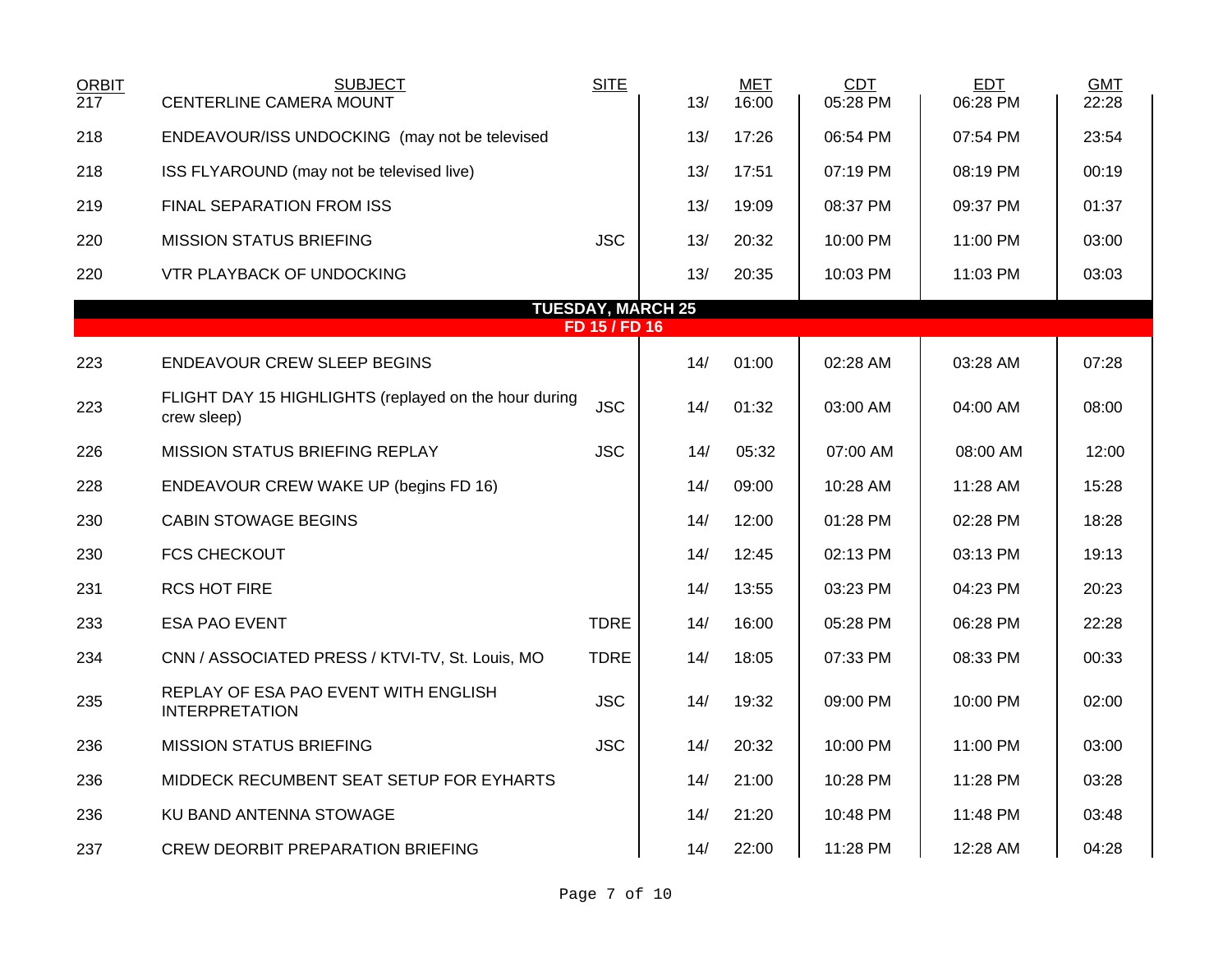| <b>ORBIT</b> | <b>SUBJECT</b>                                                       | <b>SITE</b>   |                            | <b>MET</b> | CDT            | EDT      | <b>GMT</b> |
|--------------|----------------------------------------------------------------------|---------------|----------------------------|------------|----------------|----------|------------|
|              |                                                                      |               | <b>WEDNESDAY, MARCH 26</b> |            |                |          |            |
|              |                                                                      | FD 15 / FD 16 |                            |            |                |          |            |
| 239          | <b>ENDEAVOUR CREW SLEEP BEGINS</b>                                   |               | 15/                        | 01:00      | 02:28 AM       | 03:28 AM | 07:28      |
| 239          | FLIGHT DAY 16 HIGHLIGHTS (replayed on the hour during<br>crew sleep) | <b>JSC</b>    | 15/                        | 01:32      | 03:00 AM       | 04:00 AM | 08:00      |
| 241          | <b>MISSION STATUS BRIEFING REPLAY</b>                                | <b>JSC</b>    | 15/                        | 05:32      | 07:00 AM       | 08:00 AM | 12:00      |
| 244          | ENDEAVOUR CREW WAKE UP (begins FD 17)                                |               | 15/                        | 09:00      | 10:28 AM       | 11:28 AM | 15:28      |
| 246          | <b>DEORBIT PREPARATIONS BEGIN</b>                                    |               | 15/                        | 12:50      | 02:18 PM       | 03:18 PM | 19:18      |
| 247          | PAYLOAD BAY DOOR CLOSING                                             |               | 15/                        | 14:23      | 03:51 PM       | 04:51 PM | 20:51      |
| 249          | <b>DEORBIT BURN</b>                                                  |               | 15/                        | 17:03      | 06:31 PM       | 07:31 PM | 23:31      |
| 250          | MILA C-BAND RADAR ACQUISITION OF ENDEAVOUR                           |               | 15/                        | 17:52      | 07:20 PM       | 08:20 PM | 00:20      |
| 250          | <b>KSC LANDING</b>                                                   | <b>KSC</b>    | 15/                        | 18:05      | 07:33 PM       | 08:33 PM | 00:33      |
|              | POST-LANDING NEWS CONFERENCE                                         | <b>KSC</b>    |                            |            | NET L+2 HRS.   |          |            |
|              | ENTRY FLIGHT CONTROL TEAM VIDEO REPLAY                               | <b>JSC</b>    |                            |            | NET L+3 HRS.   |          |            |
|              | STS-123 MISSION HIGHLIGHTS VIDEO REPLAY                              | <b>JSC</b>    |                            |            | NET L+3.5 HRS. |          |            |
|              | VIDEO B-ROLL OF EYHARTS IN CREW QUARTERS<br>(pending availability)   | <b>KSC</b>    |                            |            | NET L+6.5 HRS. |          |            |
|              |                                                                      |               | <b>THURSDAY, MARCH 27</b>  |            |                |          |            |
|              | STS-123 CREW NEWS CONFERENCE (may be<br>postponed or cancelled)      | <b>KSC</b>    |                            |            | 12:30 PM       | 01:30 PM | 17:30      |
|              |                                                                      |               |                            |            |                |          |            |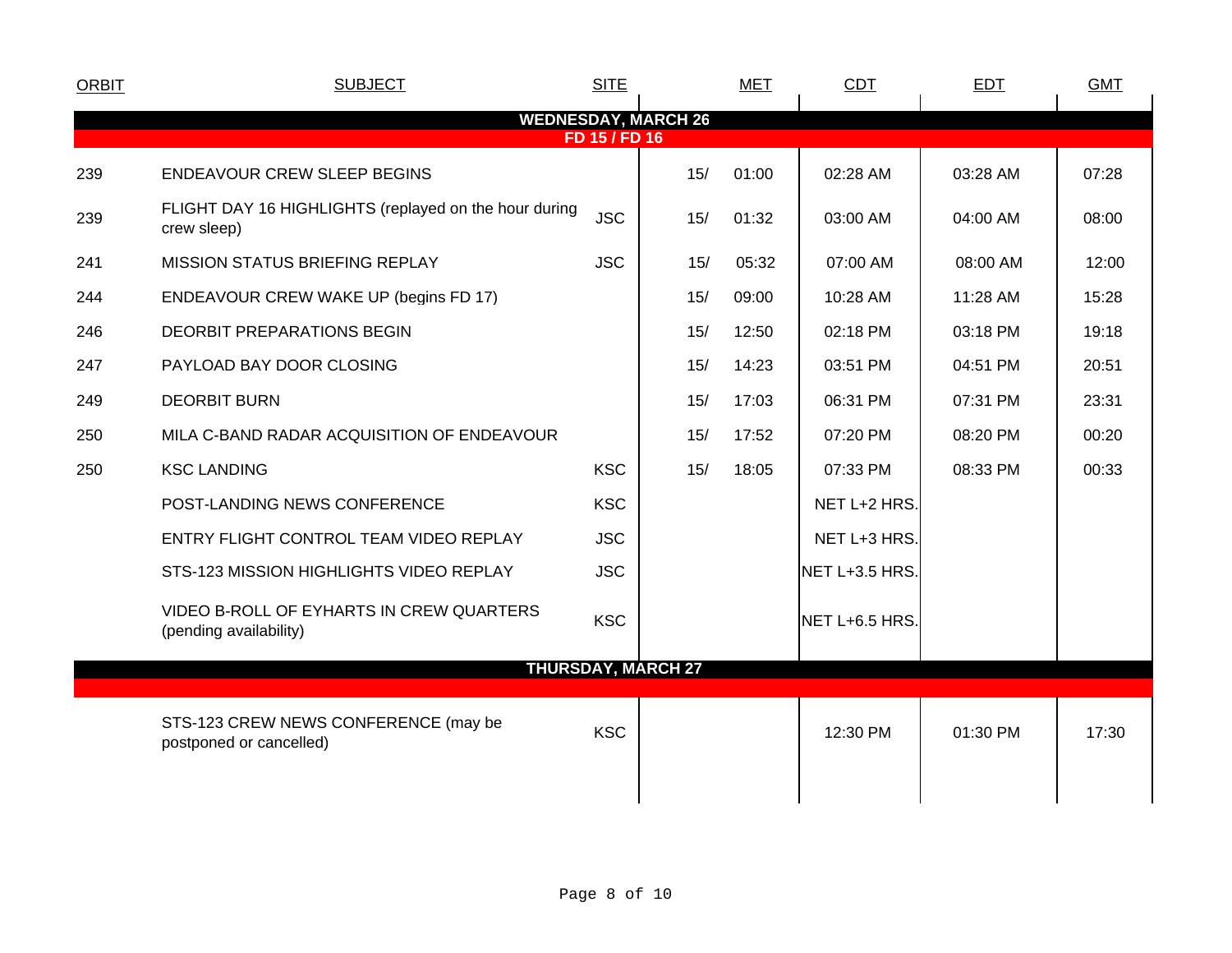| <b>ORBIT</b>          | <b>SUBJECT</b>                                                                                              | <b>SITE</b>                | MET | <b>CDT</b> | <b>EDT</b> | <b>GMT</b> |  |  |  |
|-----------------------|-------------------------------------------------------------------------------------------------------------|----------------------------|-----|------------|------------|------------|--|--|--|
|                       |                                                                                                             |                            |     |            |            |            |  |  |  |
|                       |                                                                                                             | <b>DEFINITION OF TERMS</b> |     |            |            |            |  |  |  |
|                       |                                                                                                             |                            |     |            |            |            |  |  |  |
| ACBM:                 | Active Common Berthing Mechanism                                                                            |                            |     |            |            |            |  |  |  |
| AMC:                  | <b>Americom Satellite</b>                                                                                   |                            |     |            |            |            |  |  |  |
| CLPA:                 | Camera Light Pan/Tilt Assembly                                                                              |                            |     |            |            |            |  |  |  |
|                       | Columbus: European Laboratory on ISS                                                                        |                            |     |            |            |            |  |  |  |
| CST:                  | <b>Central Standard Time</b>                                                                                |                            |     |            |            |            |  |  |  |
| EST:                  | <b>Eastern Standard Time</b>                                                                                |                            |     |            |            |            |  |  |  |
| DCSU:                 | Direct Current Switching Unit on ISS                                                                        |                            |     |            |            |            |  |  |  |
| Destiny:              | U.S. Laboratory on ISS                                                                                      |                            |     |            |            |            |  |  |  |
| DEXTRE:               | Special Purpose Dexterous Manipulator (SPDM)                                                                |                            |     |            |            |            |  |  |  |
| DTO:                  | <b>Detailed Test Objective</b>                                                                              |                            |     |            |            |            |  |  |  |
| EMU:<br><b>ESP-2:</b> | <b>Extravehicular Mobility Unit</b>                                                                         |                            |     |            |            |            |  |  |  |
| ESA:                  | External Stowage Platform #2 on ISS Airlock<br>European Space Agency                                        |                            |     |            |            |            |  |  |  |
| EVA:                  | <b>Extravehicular Activity</b>                                                                              |                            |     |            |            |            |  |  |  |
| FCS:                  | <b>Flight Contol System</b>                                                                                 |                            |     |            |            |            |  |  |  |
| FD:                   | <b>Flight Day</b>                                                                                           |                            |     |            |            |            |  |  |  |
| FG:                   | French Guiana                                                                                               |                            |     |            |            |            |  |  |  |
| GMT:                  | <b>Greenwich Mean Time</b>                                                                                  |                            |     |            |            |            |  |  |  |
| Harmony:              | Connecting Node 2 on ISS                                                                                    |                            |     |            |            |            |  |  |  |
| HQ:                   | <b>NASA Headquarters</b>                                                                                    |                            |     |            |            |            |  |  |  |
| ISS:                  | <b>International Space Station</b>                                                                          |                            |     |            |            |            |  |  |  |
| <b>JAXA</b>           | Japanese Aerospace Exploration Agency                                                                       |                            |     |            |            |            |  |  |  |
| <b>JLP</b>            | Japanese Logistics Pressurized Segment of Kibo                                                              |                            |     |            |            |            |  |  |  |
| JSC:                  | Johnson Space Center                                                                                        |                            |     |            |            |            |  |  |  |
| KAU:                  | <b>Keep Alive Umbilical</b>                                                                                 |                            |     |            |            |            |  |  |  |
| KSC:                  | Kennedy Space Center                                                                                        |                            |     |            |            |            |  |  |  |
| L:                    | Launch or Landing time                                                                                      |                            |     |            |            |            |  |  |  |
| LIMO:                 | Live Interview Media Outlet channel                                                                         |                            |     |            |            |            |  |  |  |
| LWAPA:                | Lightweight Adapter Plate Assembly                                                                          |                            |     |            |            |            |  |  |  |
| MBS:                  | Mobile Base System                                                                                          |                            |     |            |            |            |  |  |  |
| MECO:                 | Main Engine Cut-Off                                                                                         |                            |     |            |            |            |  |  |  |
| MET:                  | Mission Elapsed Time, which begins at the moment of launch and is read: DAYS/HOURS:MINUTES. LAUNCH=00/00:00 |                            |     |            |            |            |  |  |  |
| <b>MILA</b>           | Merritt Island, Florida Tracking Station                                                                    |                            |     |            |            |            |  |  |  |
| MISSE:<br>MMT:        | Materials International Space Station Experiment                                                            |                            |     |            |            |            |  |  |  |
| MS:                   | <b>Mission Management Team</b>                                                                              |                            |     |            |            |            |  |  |  |
| MT:                   | <b>Mission Specialist</b><br><b>Mobile Transporter</b>                                                      |                            |     |            |            |            |  |  |  |
| NET:                  | No Earlier Than                                                                                             |                            |     |            |            |            |  |  |  |
| OBSS:                 | <b>Orbiter Boom Sensor System</b>                                                                           |                            |     |            |            |            |  |  |  |
| ODS:                  | <b>Orbiter Docking System</b>                                                                               |                            |     |            |            |            |  |  |  |
|                       |                                                                                                             |                            |     |            |            |            |  |  |  |